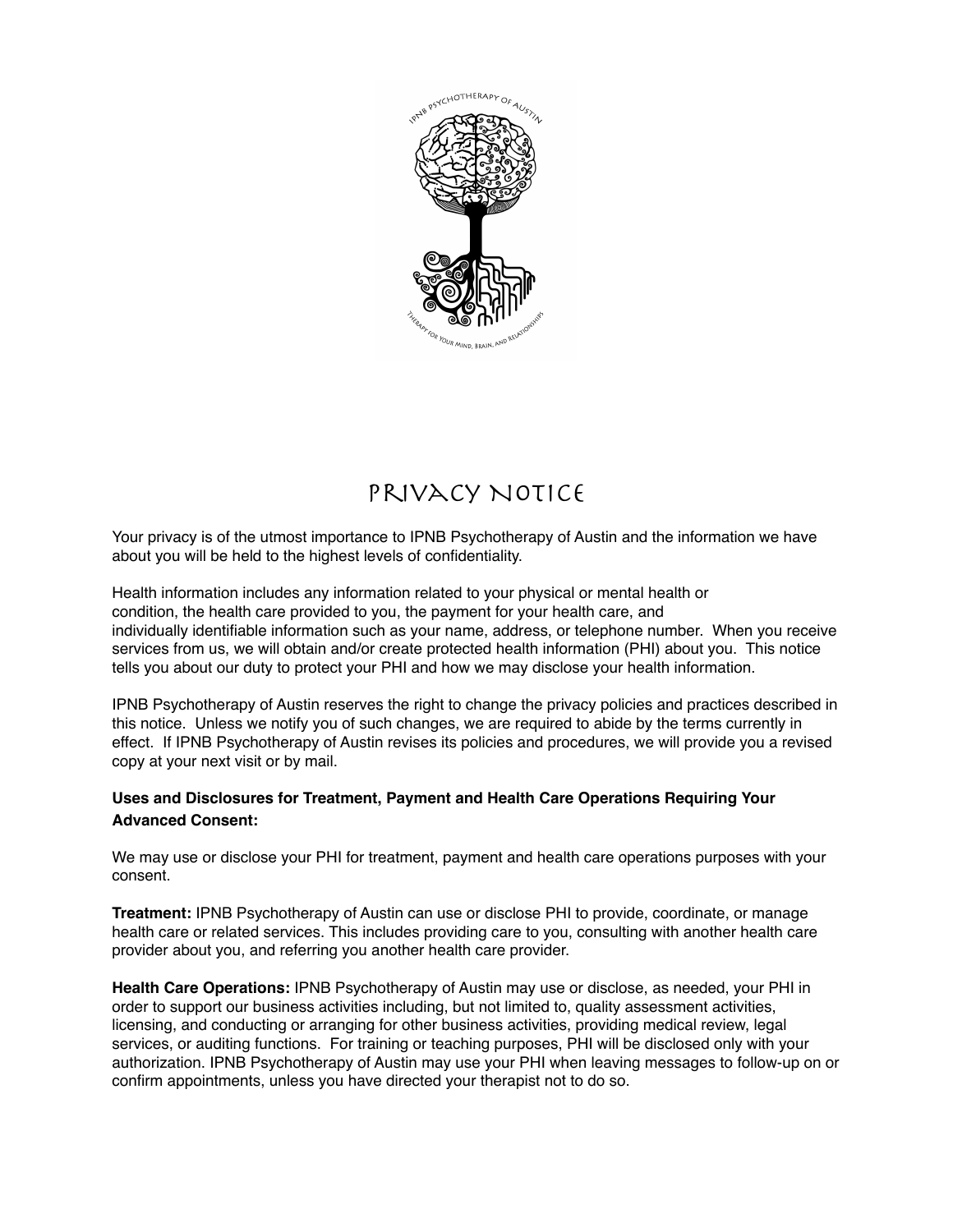#### **Uses and Disclosures Requiring Neither Your Consent nor Authorization**

IPNB Psychotherapy of Austin may use or disclose your PHI without your consent or authorization in the following circumstances:

*Child Abuse:* If your therapist has cause to believe that a child has been or may be physically abused, neglected or sexually abused, he or she must make a report of such within 48 hours to the Texas Department of Protective and Regulatory Services, the Texas Youth Commission or to any local or state law enforcement agency. IPNB Psychotherapy of Austin also requires your therapist to discuss such information with the supervisor.

*Adult and Domestic Abuse:* If your therapist has cause to believe that an elderly or disabled person is in a state of abuse, neglect or exploitation, he or she must immediately report such to the Texas Department of Protective and Regulatory Services. IPNB Psychotherapy of Austin also requires your therapist to discuss such information with the supervisor.

*Abuse by a Therapist:* If your therapist has cause to believe that you have been the victim of sexual exploitation by a mental health professional during the course of treatment, he or she will report this to the appropriate State Examining Board. IPNB Psychotherapy of Austin also requires your therapist to discuss such information with the supervisor.

*Health Oversight:* If a complaint is filed against a therapist with the appropriate overseeing State Board they have the authority to subpoena confidential mental health information from the therapist relevant to that complaint.

*Judicial or Administrative Proceedings:* If you are involved in a court proceeding and a request is made for information about your diagnosis and treatment and the records thereof, such information is privileged under state law. Therefore, IPNB Psychotherapy of Austin will not release information without written authorization from you or a court order. This privilege does not apply when you are being evaluated for a third party or where the evaluation is court ordered. You will be informed in advance if this is the case.

*Serious Threat to Health or Safety:* If your therapist determines that there is a probability of imminent physical injury by you to yourself or others, or there is a probability of immediate mental or emotional injury to you, he or she may disclose relevant PHI to medical or law enforcement personnel. IPNB Psychotherapy of Austin also requires your therapist to discuss such information with the supervisor..

*Worker's Compensation:* If you file a worker's compensation claim, your therapist may disclose records relating to your diagnosis and treatment to your employer's insurance carrier. IPNB Psychotherapy of Austin also requires your therapist to discuss such information with the supervisor..

#### **Uses and Disclosures Requiring Your Specific Written Authorization**

IPNB Psychotherapy of Austin may disclose PHI for purposes outside of treatment and health care operations when your appropriate authorization is obtained. An authorization is written permission above and beyond general consent that permits only specific disclosures. In those instances, when your therapist is asked for information outside of treatment, payment and health care operations, he or she will obtain written authorization from you before releasing this information. Your therapist will also need to obtain an authorization before releasing therapy notes. Therapy notes are notes he or she has made about your conversation during a private, group or joint counseling session. You may revoke all such authorizations (of PHI or therapy notes) at any time, provided each revocation is in writing. You may not revoke an authorization to the extent that IPNB Psychotherapy of Austin has relied on that authorization.